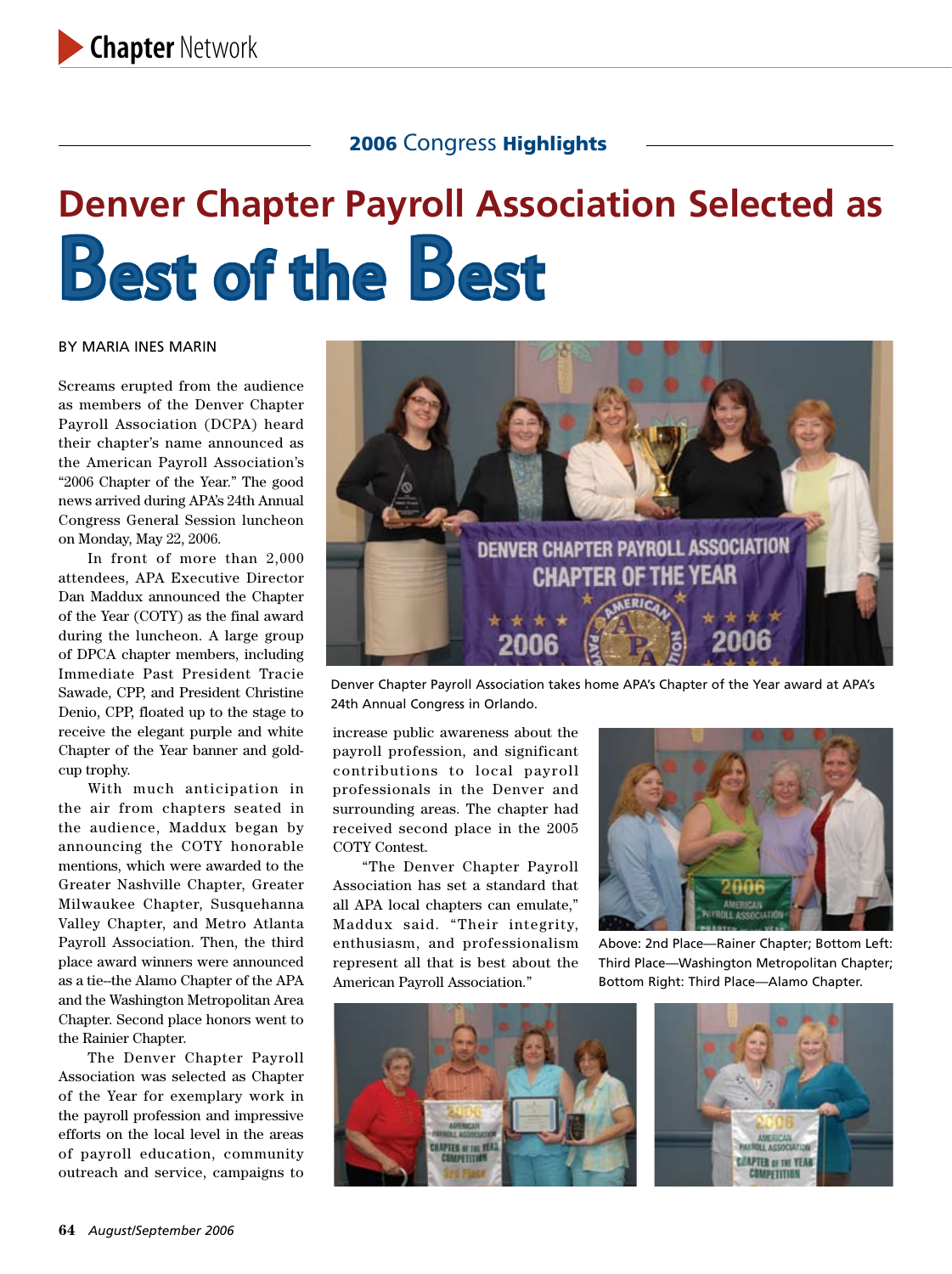# Gavel Awards **Presented to Four Chapters for Excellence**

#### By Maria Ines Marin

Four individual APA Gavel Awards are annually presented to APA local chapters for outstanding levels of achievement. The awards are selected in the following four categories: **Innovator**; **Facilitator; Mentor**; and **Communicator**. Each



The Innovator Gavel Award was awarded to the West Michigan Chapter for their innovative and original ideas and projects in the areas of government, membership, meetings, and collaborations with other APA local chapters.

award is based on a chapter's superior accomplishments in a specific area and is determined by the chapter's "Chapter of the Year" contest entry.

APA Executive Director Dan Maddux announced the 2006 Gavel Award winners during the Annual Congress General Session luncheon on May 22, 2006.



The Facilitator Gavel Award was presented to the Hawaii Chapter for its outstanding facilitation of government, certification, meeting, and chapter activities.



The Mentor Gavel Award was presented to the Dallas Chapter for their voluntary guidance and assistance of other chapters and groups in the areas of education, certification, community service, meetings, and inter-chapter activities.



The Communicator Gavel Award was presented to the Susquehanna Valley Chapter for their effective communication tools used to enhance membership campaigns, including newsletters, brochures, meeting notices, and the chapter Web site.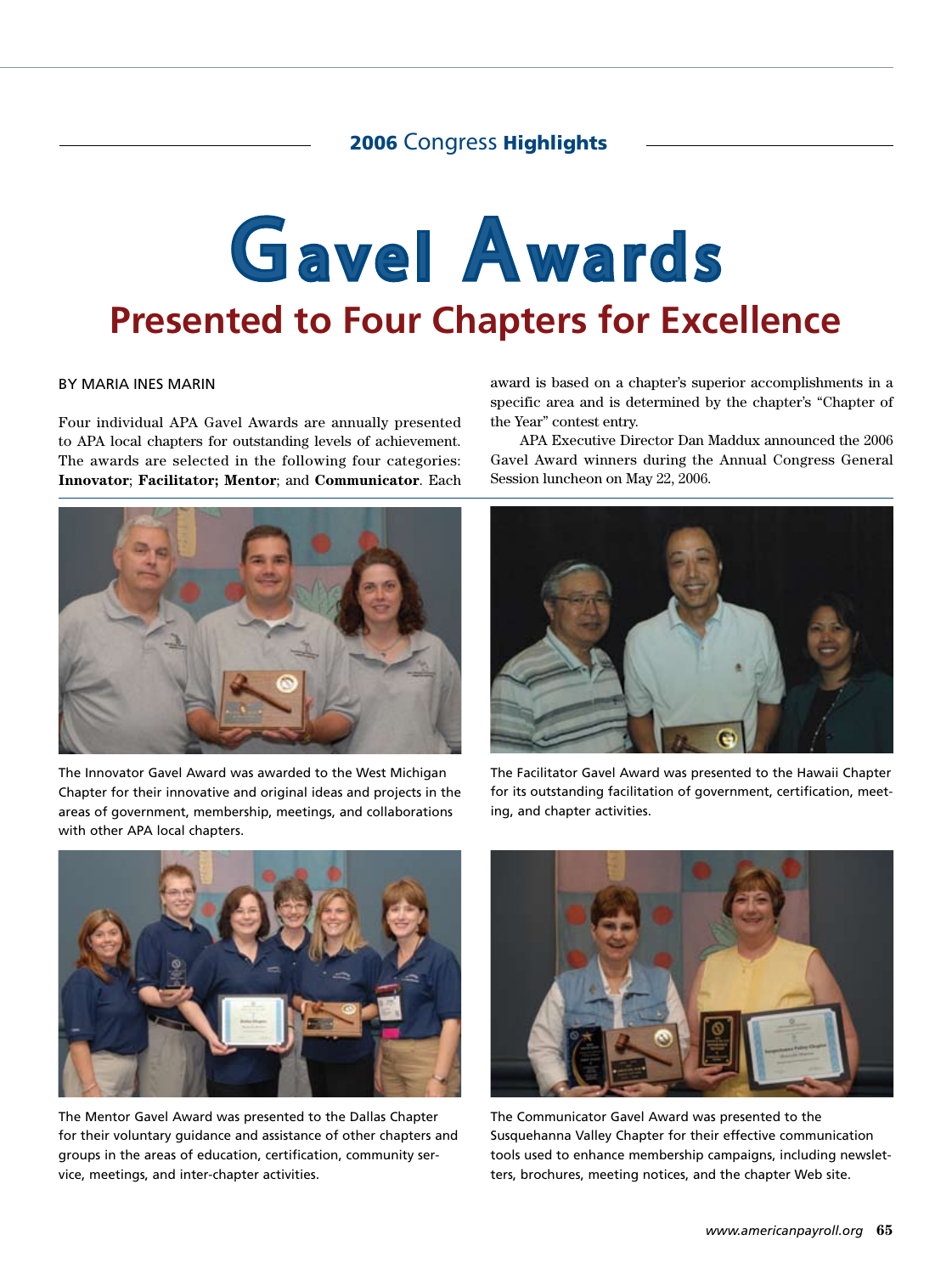## **Nelson Earns 2006 CHAMPS Mentor of the Year**



Dee Nelson, CPP, recipient of the 2006 CHAMPS Chapter Mentor of the Year Award.

#### By Maria Ines Marin

**Dee Nelson, CPP**, NPW Chair for the Heart of Oregon Chapter and Founder of both the Northern Lights and Matanuska-Susitna Valley Chapters in Alaska, was awarded APA's **2006 CHAMPS Mentor of the Year** award during the May 22 General Session luncheon at the 24th Annual Congress in Orlando. Nelson later received her trophy at the Chapter Exchange in front of 150 local chapter members and officers attending Congress.

The APA "CHAMPS" Mentor Program, which stands for "Chapters Helping APA chapters Make Payroll Shine," was created to provide a national chapter-to-chapter networking program for chapter leaders. The CHAMPS network helps leaders conquer challenges within their chapters in more than 85 categories.

The "CHAMPS Mentor of the Year" award was established in 2005 to recognize one individual chapter mentor for having a high level of volunteerism and dedication to mentoring other chapters through CHAMPS; for always showing enthusiasm and a willingness to assist other chapters, start APA chapters, and offer guidance to them; for continuous dedication to helping the APA Chapter Relations Department promote the CHAMPS program; for serving as a CHAMPS "role model" to other chapters by holding chapter leadership and volunteer positions, often longer than the term or role requires; and for paving the way for new or less experienced chapters to make their mark on the payroll profession.

## **Colleagues Network, Receive Awards at Chapter Exchange**

#### By Maria Ines Marin

More than 150 chapter members from 137 APA local chapters throughout the country attended the Congress Chapter Exchange during Session 8 on May 24, 2006.

The program began with the presentation of APA's chapter contest awards during a special recognition ceremony. Attendees later participated in six table-topic discussion groups, networked with colleagues and CHAMPS committee volunteers, and met with APA President Vickie Majors, CPP, APA Past President Kathy Menda, CPP, and members of the APA's Board of Advisors. The workshop also kicked off the NPW 2006 season with a special NPW cake.

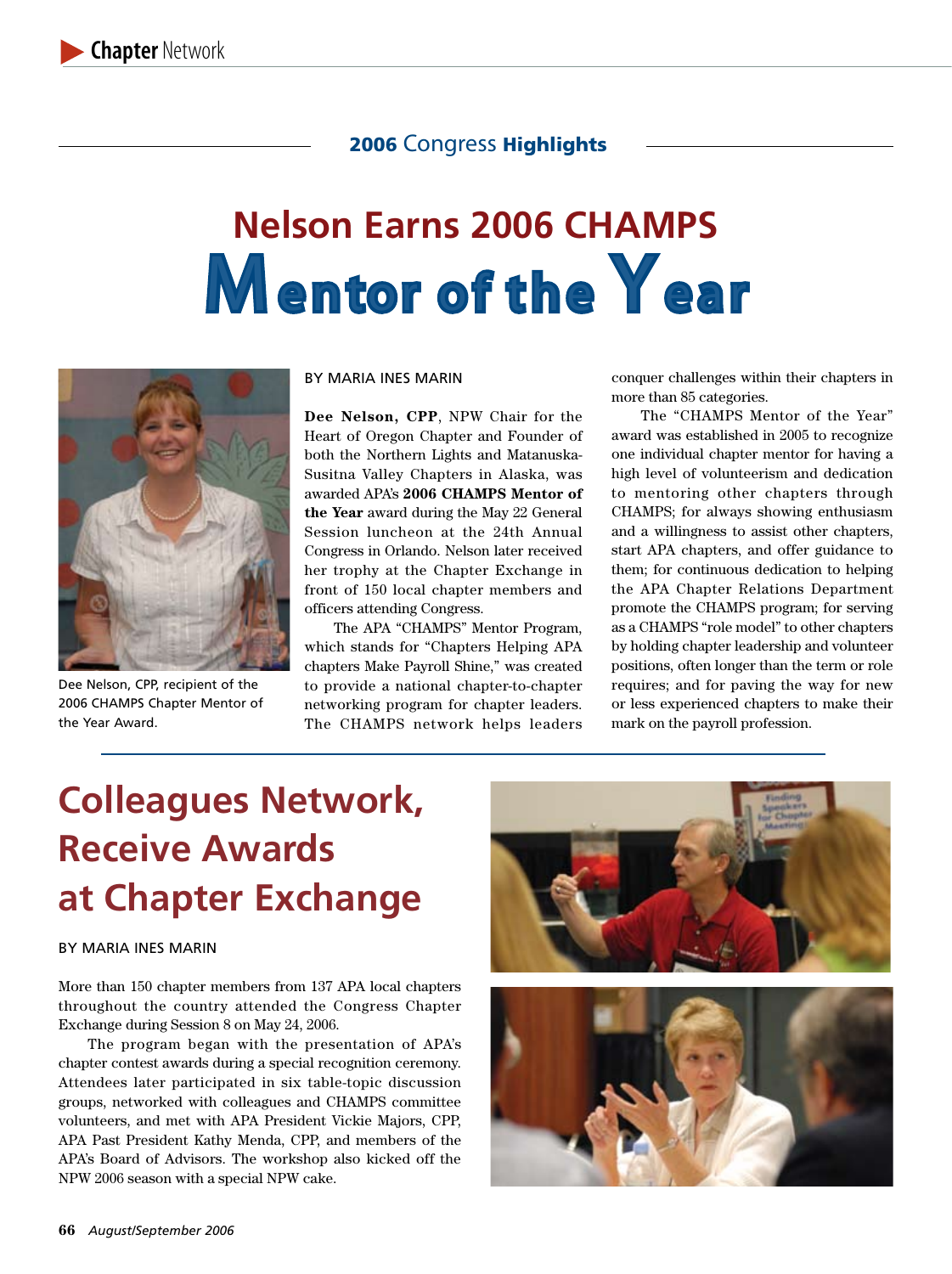## **North Carolina State Chapter & Columbus Area Chapter Receive Top Awards in** Web Site Design

#### By Maria Ines Marin

Winners of the Best Chapter CompuPay® Web Site and Best Chapter Non-CompuPay® Web Site were announced at the May 22 General Session luncheon during the 24th Annual Congress in Orlando. Winners received their special trophies at the Congress Chapter Exchange on May 24th. Best chapter Web sites were selected based on chapters' creative and organized use of graphics, payroll resources, special formats, chapter benefits, and links to APA and government agencies.

#### 2006 Best Chapter Web Site Contest Winners

#### **CATEGORY #1 – Best Chapter CompuPay® Web Site**

**1st Place:** North Carolina State Chapter www.apanc.org **2nd Place:** Heart of Oregon Chapter www.apaheartor.org **3rd Place:** North Jersey Chapter www.apanorthjersey.org Honorable Mention: Northeast Indiana Chapter www.apafortwayne.org

#### **CATEGORY #2 – Best Chapter Non-CompuPay® Web Site**

**1st Place:** Columbus Area Chapter www.apacolumbus.org **2nd Place (tie):** Houston Chapter www.houstonchapterapa.org **2nd Place (tie):** Richmond Chapter www.apa-richmond.com **3rd Place:** Dallas Chapter www.apadallas.com **Honorable Mentions:** Susquehanna Valley Chapter www.apasvc.org Washington Metropolitan Area Chapter www.wmac-apa.org





Columbus Area Criantes

North Carolina State Chapter Columbus Area Chapter

www.apanc.org

www.apanc.org

<sup>1st</sup> Place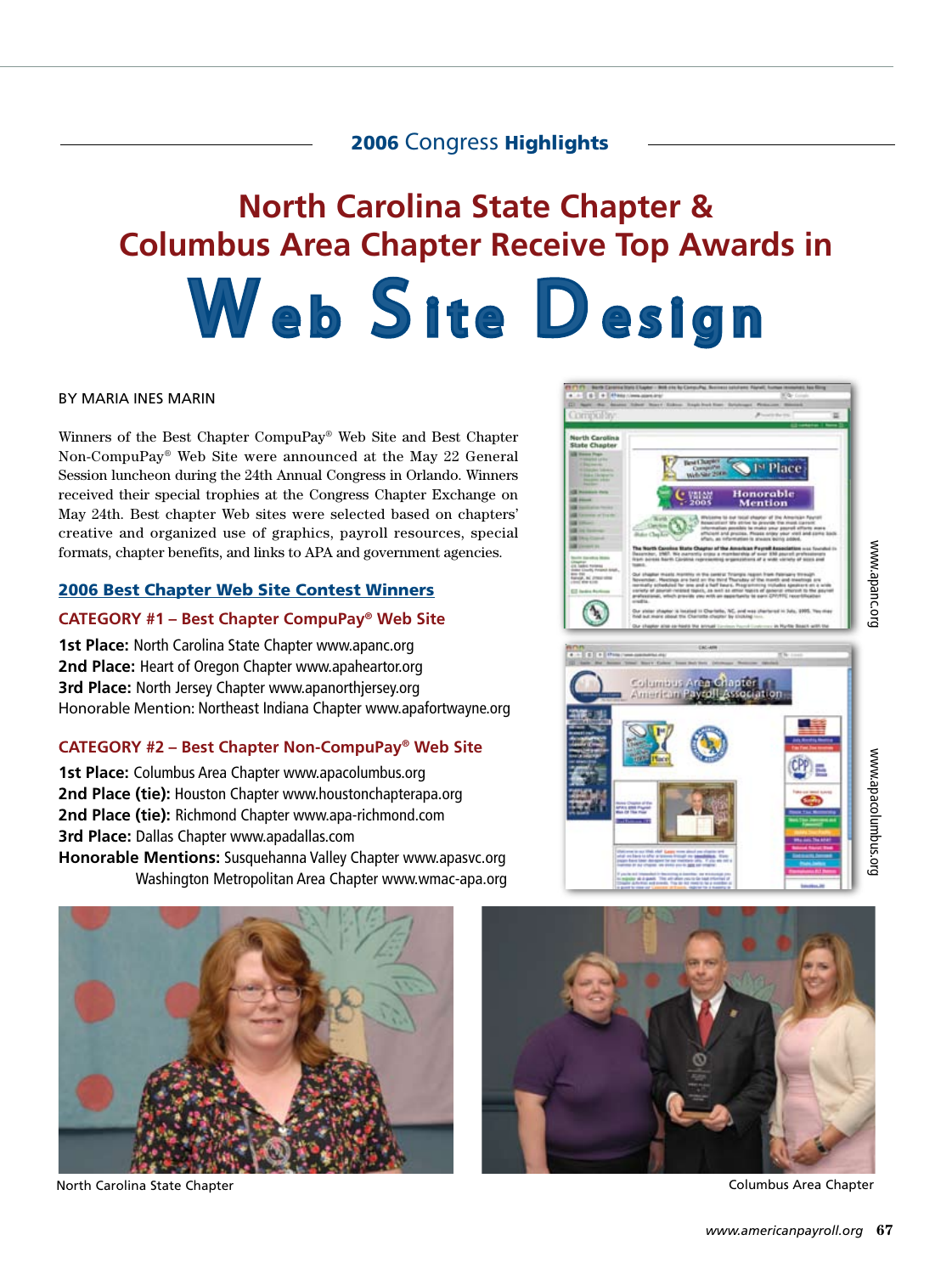## **Pennsylvania Statewide Conference Chapters Earn First Place for** Dream Theme Contest

#### By Maria Ines Marin

Winners of the 2006 Dream Theme Contest—Promoting Your Statewide & Regional Meeting—were announced at the May 22 General Session luncheon at the 24th Annual Congress in Orlando.

The contest recognizes an organizing chapter or partnering chapters for the best "themed" promotional and onsite materials during a statewide or regional meeting. Entries were scored on the creativity and originality of materials that best incorporated the meeting's theme or concept.

## **The following chapters and conference themes were selected as the 2006 winners:**

*1st Place:* Southeastern Pennsylvania Chapter, Western Pennsylvania Chapter, and the Susquehanna Valley Chapter (2005 Pennsylvania Statewide Conference)— "Payroll Reality"

2nd Place: Washington Metropolitan Area Chapter (2005 Tri-State Conference)— "Payroll on Broadway"

3rd Place: Dallas Chapter, Houston Chapter, Galveston Bay Area Chapter, Fort Worth Chapter, Heart of Texas Chapter, CenTex Chapter, The Alamo Chapter of the APA, and the West Texas Chapter (16th Annual Texas Payroll Conference)—"Blazin' Trails"

*Honorable Mentions:* Northeastern Oklahoma Chapter and Oklahoma City Chapter (5th Annual Oklahoma Payroll Conference)—"Learnings, Earnings, and Deductions"

Atlanta Chapter (2005 Georgia Statewide Payroll Conference)—"Travel Through Payroll"







## **Speakers Review APA's Online Resources at Chapter Workshop**

#### By Maria Ines Marin

Power Hour Workshop Session 1 at APA's 24th Annual Congress, "How Your Chapter Can Better Serve Its Members— Use Chapter and APA Web Resources to Grow Your Chapter," provided a valuable online demonstration to local chapters on available resources and APA chapter benefits and services available through APA's Members Only Web site.

Presenters Barbara Youngman, CPP, Past President of the Dallas Chapter, and APA's Director of Technology and Information Services Steve Fine, Esq., gave more than 50 attendees a guided "live tour" through the Chapter Network section of APA's Web site and visited other useful online chapter links. The presentation also highlighted the new APA online chapter profiles.